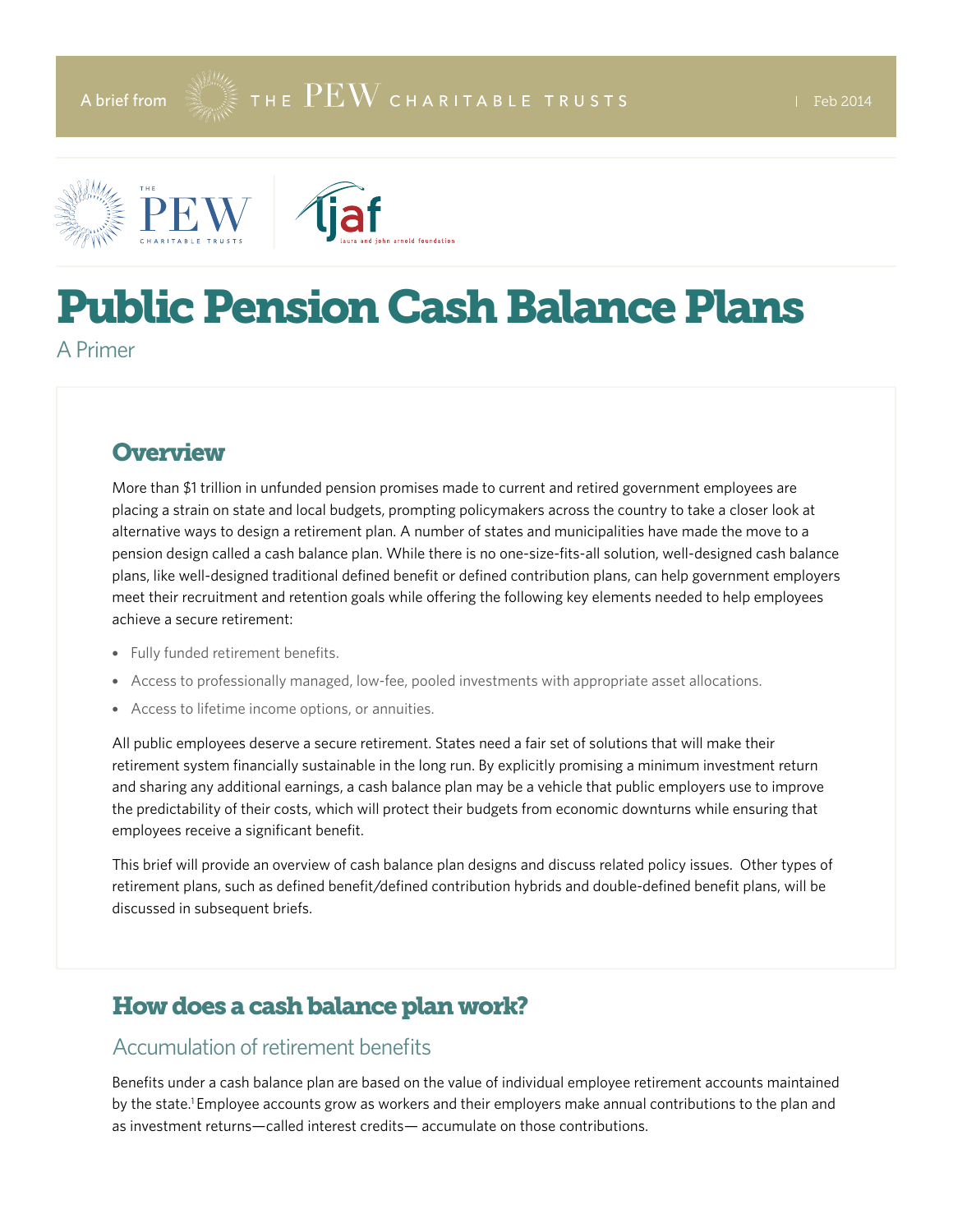Employees' cash balance accounts are guaranteed a minimum annual investment return. Investment returns in excess of this minimum guarantee can be shared with employees or saved by the plan for years when actual returns fall short of the minimum. Employee accounts are not individually managed. Instead, they are pooled and professionally managed by the retirement plan, allowing employees to take advantage of low-fee, professional money management.

#### Benefits at retirement

Upon retirement, employees are eligible to receive a lifetime benefit based on the accumulated value of their account. This lifetime benefit, or annuity, can be structured various ways to provide employees with significant flexibility in how they receive benefits. Public employers have the authority to partially or even fully restrict lump sum distributions. Of the six state-sponsored cash balance plans, three permit employees to receive their entire retirement benefit as a lump sum and three permit partial lump sum payments.<sup>2</sup>

#### **Portability**

Cash balance plans provide employees with a portable retirement account that they can take with them if they leave their employer before retirement. Once employees have worked long enough to vest in their benefits, the value of the account includes employee and employer contributions and the interest credits associated with investment returns. For non-vested employees, the benefits they are able to withdraw may reflect only the value of their contributions plus some minimum amount of interest crediting that is typically less than what is offered to vested employees. (See Table 1.)

#### Table 1 How Retirement Plans Work The terms and conditions of retirement plans

| <b>Term</b>                                | <b>Definition</b>                                                                                                                                                                                                                                                                                                                   |  |  |  |  |
|--------------------------------------------|-------------------------------------------------------------------------------------------------------------------------------------------------------------------------------------------------------------------------------------------------------------------------------------------------------------------------------------|--|--|--|--|
| Interest credits                           | Investment returns on employee cash balance accounts. Employee accounts are guaranteed to receive a<br>minimum investment return, set by the plan. Plan rules can also allow employees to share in returns that<br>exceed the guaranteed rate, sometimes called a dividend.                                                         |  |  |  |  |
| Annuity                                    | A financial product that provides guaranteed benefit payments for a retiree's lifetime. This benefit protects<br>retirees (and often surviving family members) from outliving their retirement savings and running out of<br>money. This is a key protection in a well-designed retirement plan.                                    |  |  |  |  |
| <b>Vesting schedule</b>                    | The number of years an employee must work before becoming fully eligible to receive an employer<br>provided benefit upon retirement.                                                                                                                                                                                                |  |  |  |  |
| <b>Traditional defined</b><br>benefit plan | A final average salary defined benefit plan in which retirement income is provided at a specified age through a<br>fixed annuity that is calculated based on employee length of service, highest average salary, and a multiplier,<br>such as 2 percent of salary per year of service, applied to the employee's length of service. |  |  |  |  |
| <b>Defined contribution</b><br>plan        | A plan in which retirement benefits are based on accumulated employer and employee pre-tax<br>contributions, and the returns on those investments. The investment returns are generally based on market<br>rates with no guaranteed return. <sup>3</sup>                                                                            |  |  |  |  |

Source: The Pew Charitable Trusts

© 2014 The Pew Charitable Trusts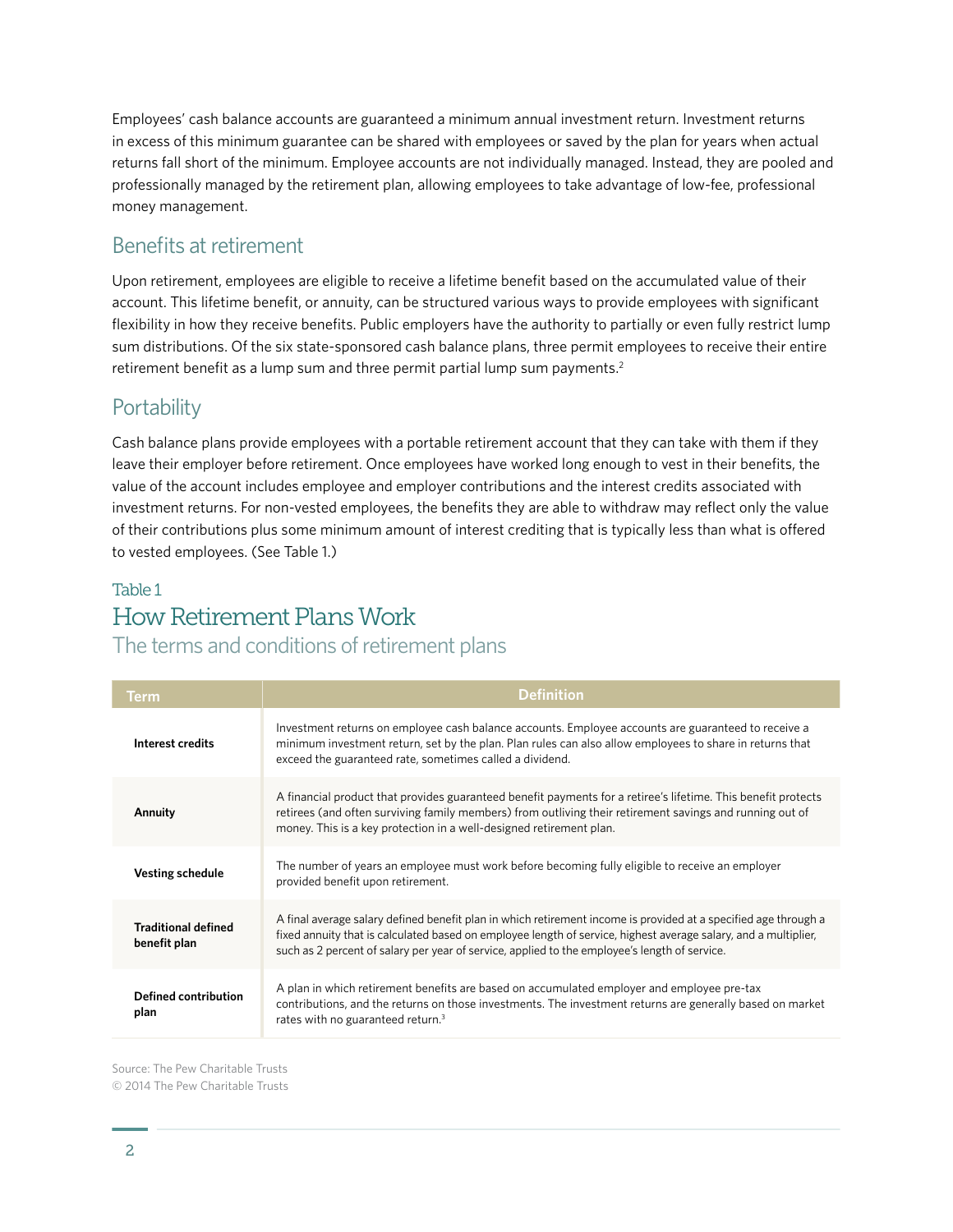# Comparison with defined benefit and defined contribution plans

The design features of a cash balance plan contain attributes that are commonly associated with both traditional defined benefit plans, which provide guaranteed monthly retirement income based on a retiree's years of service and final salary, and defined contribution plans, which provide an individual account made up of contributions and market investment returns. The guaranteed rate of return, use of pooled investments, and access to annuities are characteristic of defined benefit plans, while the portability of benefits, predictability of costs, and employees bearing risk are more typical of defined contribution plans.

# Considerations for public employers

#### More predictable costs

Under a cash balance plan, employers promise workers a periodic contribution, a minimum annual investment return, and an annuity upon retirement. By explicitly promising a minimum investment return and sharing any additional earnings, employers can largely ensure the predictability of their costs, which will protect their budgets from economic downturns while ensuring employees receive a significant benefit.

Cash balance plans can provide a more predictable cost structure than traditional defined benefit plans by reducing the number of assumptions policymakers must make to accurately project costs. The expected cost of a traditional defined benefit plan is based on many actuarial assumptions, which include long-term investment returns, salary increases, employee turnover, and life expectancy. Plan sponsors set aside funds for future benefits based on these assumptions and may incur unexpected liabilities if investment returns are lower than expected or life expectancy is longer than assumed. Cash balance plans move the annuity promise to the end of an employee's career rather than requiring the plan sponsor to estimate the cost of a lifetime benefit while the employee is still working—an important feature to consider as the average U.S. life expectancy increases.<sup>4</sup>

Case in point: Illinois' unfunded liability for the state's retirement plans increased by about \$79 billion between 2001 and 2012. Although a significant portion of this increase was the result of missed contributions, more than half, about \$40 billion, of the shortfall was due to failure to meet expected investment returns and changes in assumptions that weren't matching reality.<sup>5</sup> Other state and local pension plans faced similar challenges over the past 12 years.

Higher-return years can also contribute to cost uncertainty in a traditional defined benefit plan. When public pension plans approach 100 percent funding levels, often due to strong rate of returns in prior years, plans often face pressure to reduce contributions and increase benefits. When the market return rates fall to more typical levels, these changes can lead to a deficit. Many plan sponsors took pension holidays or increased benefits in the late 1990s, when the economy and investment returns were strong, placing plans in a weaker position through the tough economy of the 2000s.<sup>6</sup>

Cash balance plans are likely to have less predictable costs than a typical defined contribution plan. Under most defined contribution plans, employers contribute a set percent of employee's salary each year and do not guarantee any level of interest return or final benefit for employees. In contrast, under cash balance plans, employers have an established contribution rate and guarantee employee accounts a minimum rate of return. In years with very low returns, employers are responsible for making up the difference between the actual return and the guaranteed rate.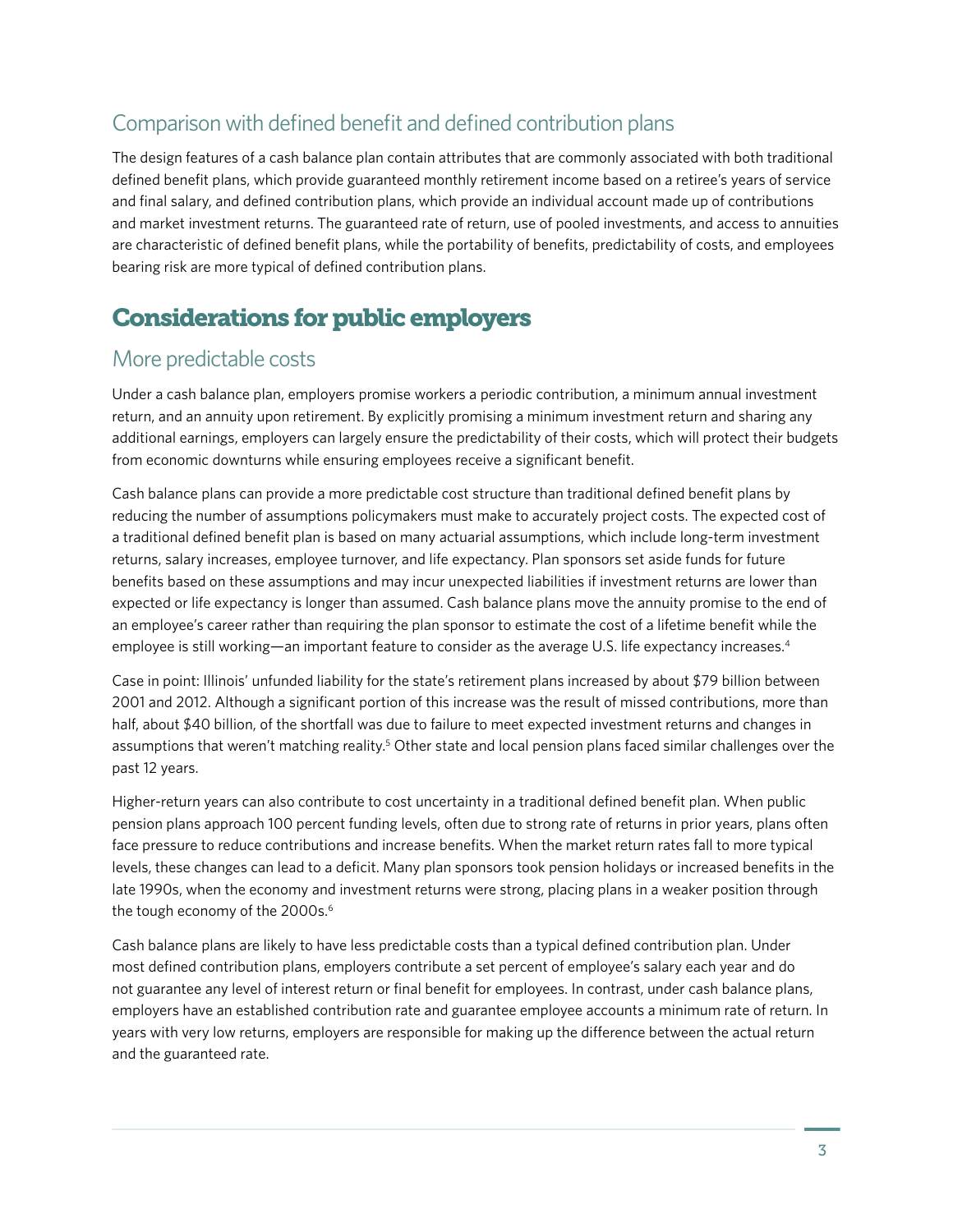# Considerations for public employees

# Cash balance plans smooth retirement benefit accumulation

In a cash balance plan, contributions and interest credits build up retirement wealth through a "smooth accrual" in a consistent manner for all employees. Under this smooth accrual pattern, early and mid-career employees are able to build retirement savings, independent of age or whether they stay with their current employer until retirement. This pattern of accrual is similar to what employees experience under a defined contribution plan. As a result of the fairly even accrual pattern, cash balance and defined contribution plans distribute benefits more equally across the workforce than a traditional defined benefit plan.

Benefits under a traditional defined benefit plan are often described as "backloaded" because they are based on an employee's final average salary. In most cases, public sector retirement plans determine the employee's final average salary by averaging the three or last five years, often either the most recent years or the highest-earning years. Because of the backloaded accrual pattern, employees who leave before the plan's specified normal retirement age often earn significantly less than those who work an entire career under one system.<sup>7</sup> In addition, defined benefit plans discourage older employees from working past retirement age. Employees forfeit a year of retirement earnings for each year they work after becoming eligible for retirement.

Proponents of traditional defined benefit plans argue that the plans were designed with several objectives in mind: to encourage long-term public service, to attract career-minded workers to join public service, to retain experienced workers, and to encourage older workers to retire. With those goals in mind, backloaded retirement plans may be the appropriate design for some public sector employers who want to retain mid-career workers or encourage older workers to retire. Cash balance plans can also be designed to provide increased benefits for career workers by increasing employer contributions or interest returns for employees that have worked longer.

Critics of defined benefit pensions believe they leave workers who change employers before retirement with insufficient retirement savings, discourage some workers from joining public service, lock in workers who might otherwise prefer to work for a different employer, and push out older workers who may wish to work longer. As noted above, policymakers should think carefully about their recruitment and retention needs when selecting a plan design. In 2013, for example, the Kentucky Retirement System adopted a cash balance plan for new employees in the state retirement system. Prior to reform, Kentucky's traditional defined benefit plan was even more backloaded than most defined benefit plans due to a multiplier that increased with tenure and an early retirement option.<sup>8</sup> The state's new cash balance system allows workers to earn a more meaningful benefit earlier in their careers, while also providing career employees with a significant lifetime benefit. (See Figure 1).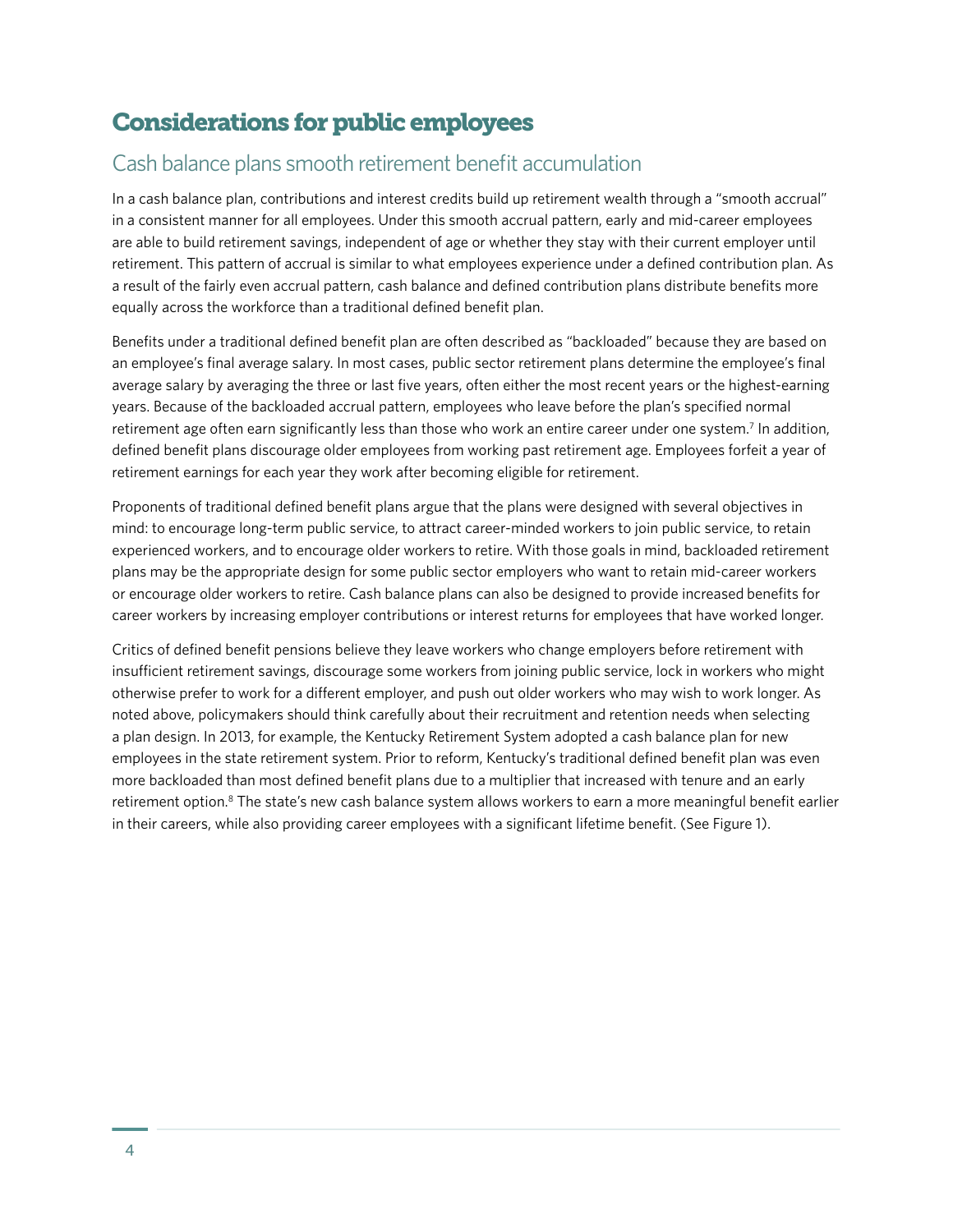# Figure 1 Kentucky's Cash Balance Plan

Value of retirement benefits for a worker who entered at 25 and joined the state's employee retirement system non-hazardous plan

The cash balance plan is represented by three lines in order to illustrate the range of benefits an employee may experience under this plan. The middle line, the 50th percentile of investment returns, represents the expected benefit accrual for employees under this plan. The 75th and 25th percentile lines illustrate what the benefit might look like if investment returns are higher or lower than expected. The fourth line represents retirement benefit accrual under the state's traditional defined benefit plan.



Note: The y-axis values refer to the estimated present value of the sum of benefit payments.

Source: October Three, LLC © 2014 The Pew Charitable Trusts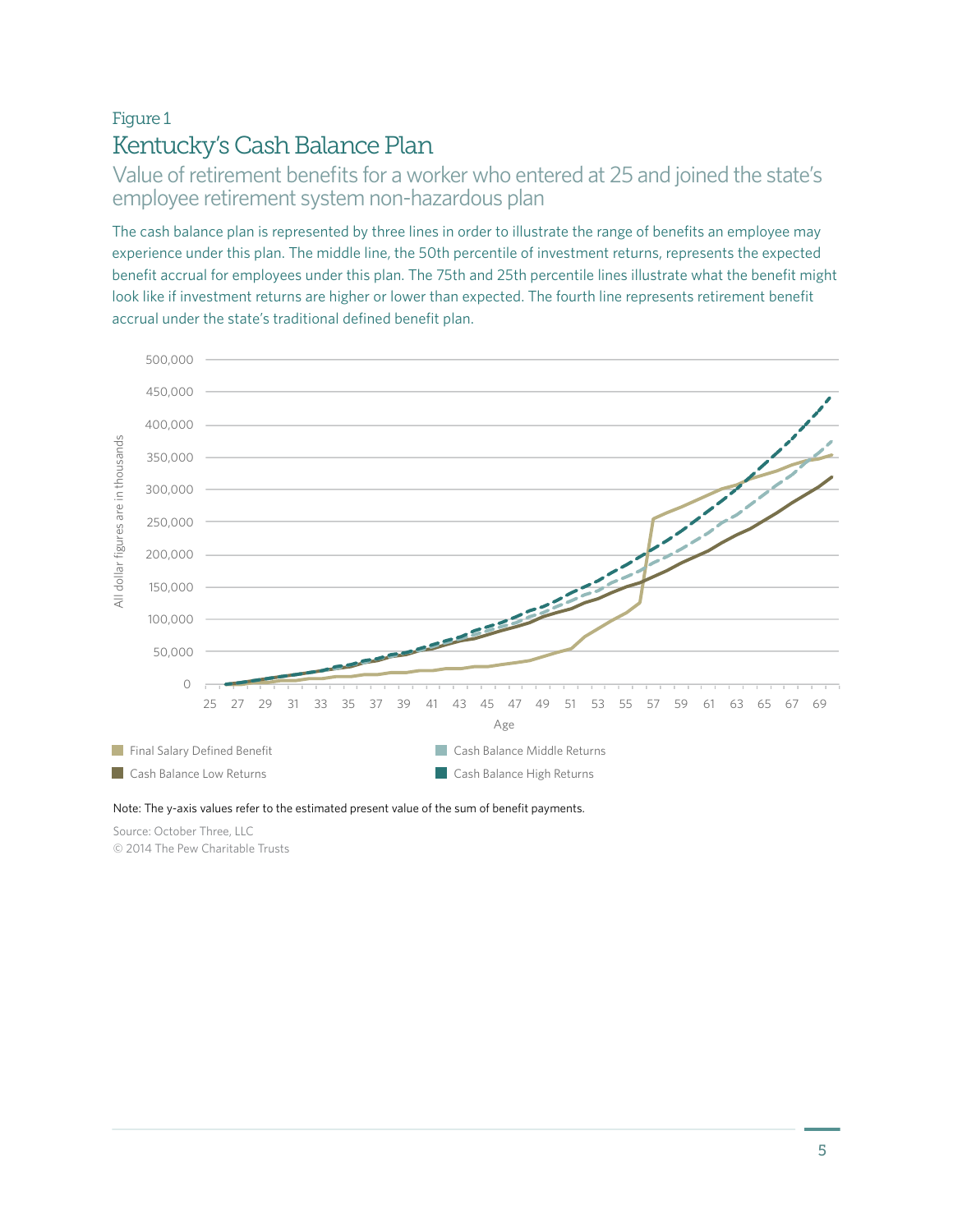# Other considerations

As with any retirement system change, a move to a cash balance plan can raise concerns among policymakers, employers, or employees. For cash balance plans, the most common concerns include transition costs, investment performance, lump sum options, the level of benefits for career workers, and benefits for later-career workers. These are important factors for policymakers to consider, and they highlight the importance of providing complete and clear information around a plan's design.

### Transition costs

Some critics argue that closing an existing defined benefit plan to new employees reduces cash flow into the plan, which in turn requires the plan sponsor to pay off any unfunded liability more quickly and to progressively lower investment risk and increase liquidity over time. The result of these necessary changes, it is argued, is higher contributions in the near term and potentially higher cost overall.

These "transition cost" arguments do not apply to a cash balance plan because the current defined benefit plan would not need to be closed. Instead, new employees would be covered by a new "tier" of benefits within the existing plan which would be supported by a single investment fund that would continue to be managed by the retirement system.

#### Investment return targets and investment performance

In states considering a move from defined benefit plans to cash balance plans, there are concerns among policymakers that retirement systems might lower investment targets, which would result in a reduction of benefits. Yet several retirement systems that currently manage cash balance plans have kept their investment targets and have had ten-year investment performance close to these targets.<sup>9</sup>

Retirement systems need to set investment return targets that are achievable, reflect an appropriate asset allocation strategy, and support an understanding of investment risk. The implementation of a cash balance plan does not, by itself, require a change in investment strategy. Defined contribution plans, however, often do not provide investment management of employee accounts. Instead, employees manage their account on their own. States considering adopting defined contributions plans should offer employees professional investment management and pooled accounts and set similar investment strategies and return targets as cash balance or defined benefit plans.

#### Lump sum options

Cash balance plans are required to provide workers with annuities, ensuring that all retirees have access to secure lifetime income. Like traditional defined benefit plans, cash balance retirement plans can also allow retirees to take a portion of their benefit as a lump sum. Defined contribution plans often offer employees only a lump sum option, but can be designed to provide employees with annuities options. While lump sum options can be a significant benefit to employees, they can also put employees at risk of outliving their retirement savings.

Policymakers should carefully consider whether and how to offer a lump sum option. Importantly, public sector employers have complete discretion to limit or completely eliminate lump sum options. Cash balance plan sponsors, as with traditional plans, have often chosen to tightly restrict lump sum dispersals. Kansas' cash balance system, for example, only allows an employee to take up to 30 percent of their account as a lump sum.<sup>10</sup>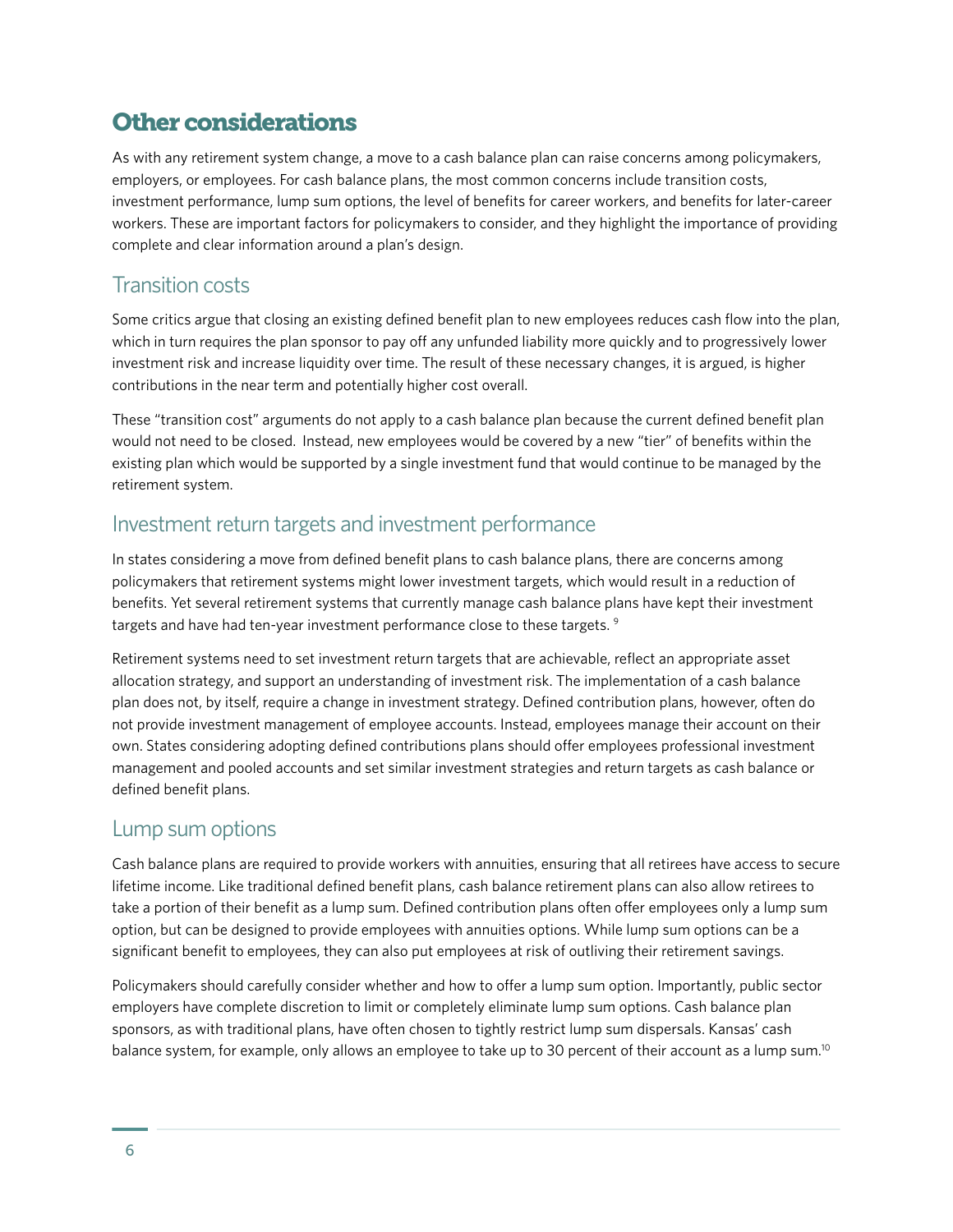# Benefits for career workers

There are also concerns that cash balance plans may reduce the retirement benefits of a career worker when compared to a traditional defined benefit plan. Policymakers can design a cash balance plan that delivers a comparable benefit to a traditional defined benefit plan by paying careful attention to plan design in terms of the guaranteed rate of return, investment return target, and annuity structure. Policymakers can choose to provide a high guaranteed rate of return, such as the 7 percent provided by the Texas County and District Retirement Plan, in order to reduce benefit uncertainty for employees. Another strategy to reduce risk for employees when switching from a defined benefit plan to a cash balance plan is for employers to increase their contribution level. The higher contribution would increase an employee's minimum guaranteed benefit, thus increasing retirement security for employees.

Another element of benefit certainty is the design of the annuity. All stakeholders should have a clear understanding of how the annuities are calculated upon retirement, as annuity calculation determines benefit level. Annuity structure should be transparent and communicated clearly so that employees have a reasonable understanding of their expected final benefit.

A cash balance plan increases benefit certainty for employees compared to a typical defined contribution benefit where employee retirement savings can be severely reduced in a market downturn. By providing a guaranteed rate of return, a cash balance plan strikes a balance between traditional defined contribution plans, where the employee bears all the risk, and a typical defined benefit plan, where the employer bears all the risk.

#### Impact to late-career workers

Workers who switch to the public sector late in their careers will typically not receive as substantial a benefit as they would under a traditional defined benefit plan. A concern is that the reduced benefit may make it more difficult for employers hoping to attract late-career, highly skilled workers. If employers are concerned about their ability to attract late-career workers, they could implement other incentives or benefit enhancements that apply to workers later in their careers. Designing cash balance benefits that place a greater emphasis on contributions, relative to interest credits, to generate retirement wealth can also help late-career workers.

# How to design a cash balance plan

All public sector retirement plans should meet four key principles. The principles described below outline the most basic provisions that all retirement system should provide:

- Benefits are fully funded. Employer and employee contributions are made consistently and on time, and the plan does not take on unmanageable risks.
- Career employees will be able to replace a substantial amount of their income at retirement. Short-term and medium-term employees will be able to accumulate a meaningful amount of retirement savings.
- There is access to professionally managed, low-fee, pooled investments with appropriate asset allocations.
- There are lifetime income options, or annuities.

#### When designing a cash balance plan, policymakers should carefully consider the following parameters:

- Contribution levels
- Interest crediting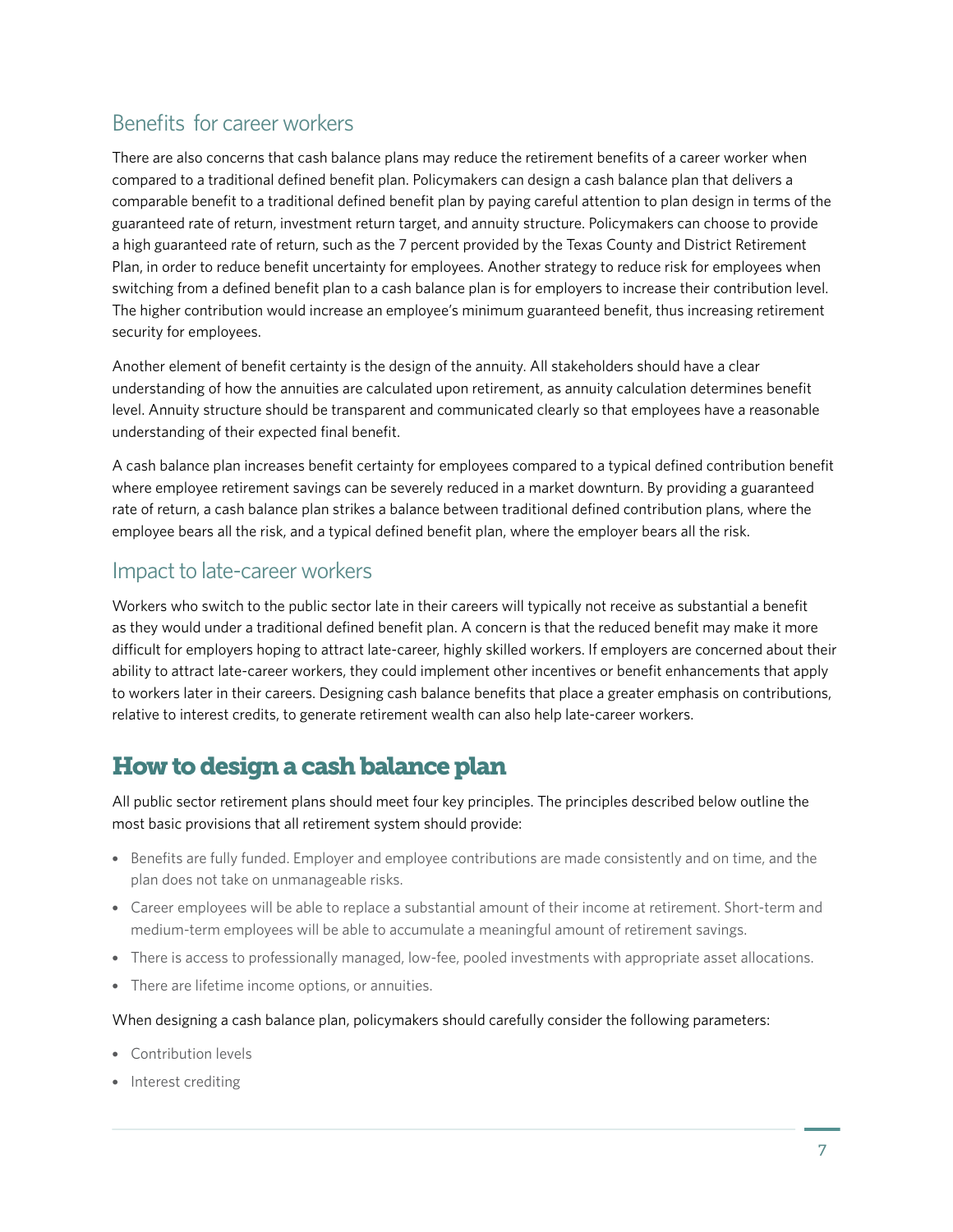- Retirement options
- Provisions for workers who separate before retirement
- Vesting schedule
- Death and disability benefits

For each of these parameters, the sections below provide a brief description and a discussion of the appropriate value and design. While the sections focus on how to set these parameter values for a cash balance design, most of these provisions would also be appropriate to consider when designing other types of retirement plans.

# Contribution levels

Under a cash balance plan, employees and their employer make annual contributions that are credited to employee accounts. Employers should set a combined contribution rate that is high enough to place employees on a secure retirement savings path and is consistent with their human resources goals to attract and retain skilled workers and studies recommend a range of contribution rates. For example, the University of Michigan Retirement Research Center recommends a 68 percent replacement rate for individuals with average lifetime earnings. A 2008 study from the Georgia State RETIRE Project recommends that most retirees should be able to replace around 78 to 80 percent of their salary.<sup>11</sup> A TIAA-CREF analysis found that a combined contribution rate of at least 12 percent of salary if the employee has access to social security, and 18 to 20 percent without social security, is needed to achieve the RETIRE Project replacement rate.<sup>12</sup> However, this range is only a benchmark and determining the sufficient savings rate for a plan is a complicated undertaking. Policymakers need an analytical framework to assess the impact of plan design on their employees' retirement security.

#### Interest crediting

The plan's rules for crediting interest from investment returns to employee accounts determine the level of benefits in a plan and how much investment risk protection is offered by employers. In cash balance plans, the crediting of a guaranteed rate of return to an employee account and the interest above the guaranteed rate on that account are two different things. Employee accounts are guaranteed a set rate of return. But dividends can be distributed in a variety of ways. The plan rules can be designed to enable public employers to build a cushion against economic downturns while also sharing some or all of the upside with employees.

Policymakers should select a guaranteed minimum rate of return that ensures all employees have a basic level of retirement coverage while understanding the level of risk that is allocated to both employees and employers. Cash balance plans may not have an interest credit guarantee below zero, meaning that an employee account will not lose money in years with negative returns.

In practice, the states and localities with cash balance plans use a range of interest crediting designs. In Montgomery County, Maryland, for example, employees are guaranteed an annual return of 7.25 percent leaving much of the investment risk with employers.<sup>13</sup> But in Kentucky and Nebraska, employers and employees share risk more evenly. In Kentucky, employees receive a minimum guaranteed return of four percent and employee accounts are credited with 75 percent of any returns above this floor based on the five-year average of returns. Similarly, under the Nebraska plan, employee accounts receive 5 percent annually and will receive some of the upside when returns are above this guarantee and the plan achieves a certain funding level.

The way returns above the guaranteed rate are distributed can vary based on a state's or locality's decisions. In plans with high guaranteed returns, such as the Montgomery County plan, the plan often keeps all excess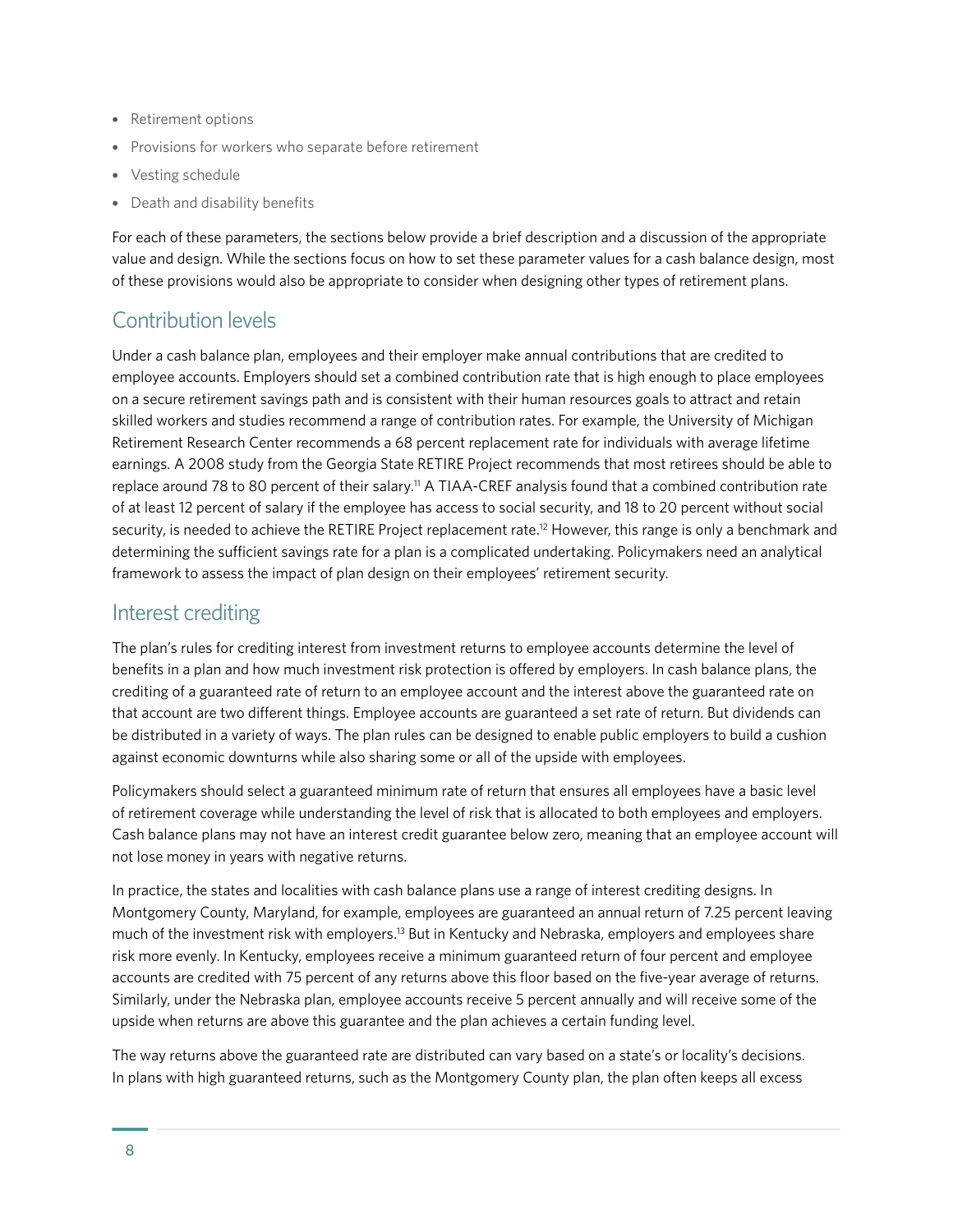dividends as a cushion for low-return years. Plans that provide a more modest guaranteed rate, such as the 4 percent in Kentucky, typically share some excess dividends with employees.14

A well-designed cash balance plan should also ensure that any excess dividends remain within the plan and are not used to fund other state services.

#### Retirement options

Employers are required to provide retirees in a cash balance plan with access to guaranteed lifetime income in the form of an annuity.15 Public employers must offer members at least one annuity option and may choose to offer a range of annuity products, including options with inflation protection. Plans may require employees to annuitize their entire benefit or may offer employees a lump sum or partial lump sum option.

Setting the interest rate used to convert account balances into annuities has a significant impact on the value of retirement benefits. A lower interest rate would result in a lower monthly benefit, whereas a higher interest rate would mean a higher monthly benefit for retirees. Two retirees with the same account balance who are subject to different annuity interest rates will have different monthly benefits. The interest rate used for annuity conversion is set implicitly in traditional defined benefit systems—the annuity rate is equal to the plan's discount rate, or expected rate of return.

Under a cash balance system, the annuity rate needs to be set explicitly and can be set at a constant value or may be allowed to float more freely with interest rates. Nebraska's cash balance plan, for example, has set the annuity rate equal to the assumed rate of return for the plan. Similarly, Texas' cash balance plan for counties and districts converts account balances to annuities using a rate of 7 percent, which is also the plan's guaranteed rate of return.<sup>16</sup>

Lump sum payments can be a benefit to employees who would like to spend more of their retirement savings earlier in their retirement and those who wish to leave some of their wealth to their heirs. Lump sum payments, however, can also reduce retirement security if employees do not properly manage their spending or if they live longer than they expected. Retirees who cash out and spend their savings may face financial risk later in their lives. Policymakers should consider the pros and cons of lump sum payments, with special consideration to retirement security, when deciding whether or not to offer full or partial lump sum options.

# Provisions for workers who separate before retirement

Plan sponsors must consider what benefits they will offer to employees who leave before retirement. An employee who changes jobs before reaching the plan's designated retirement age should have two options: keep the money in the plan and let it grow under the plan's interest crediting rules until retirement or move the entire retirement savings into a new qualified retirement account. The value of the account for vested employees includes employee contributions, employer contributions, and the interest credits associated with investment returns. For non-vested employees, the benefits they are able to withdraw should at least reflect the value of their contributions plus the market rate of interest or the full interest crediting provided by the plan.

# Vesting schedule

Plans should offer employees a vesting schedule of five years or less, so that employees who do not spend a significant amount of time at one employer before switching employers are still able to build toward retirement security.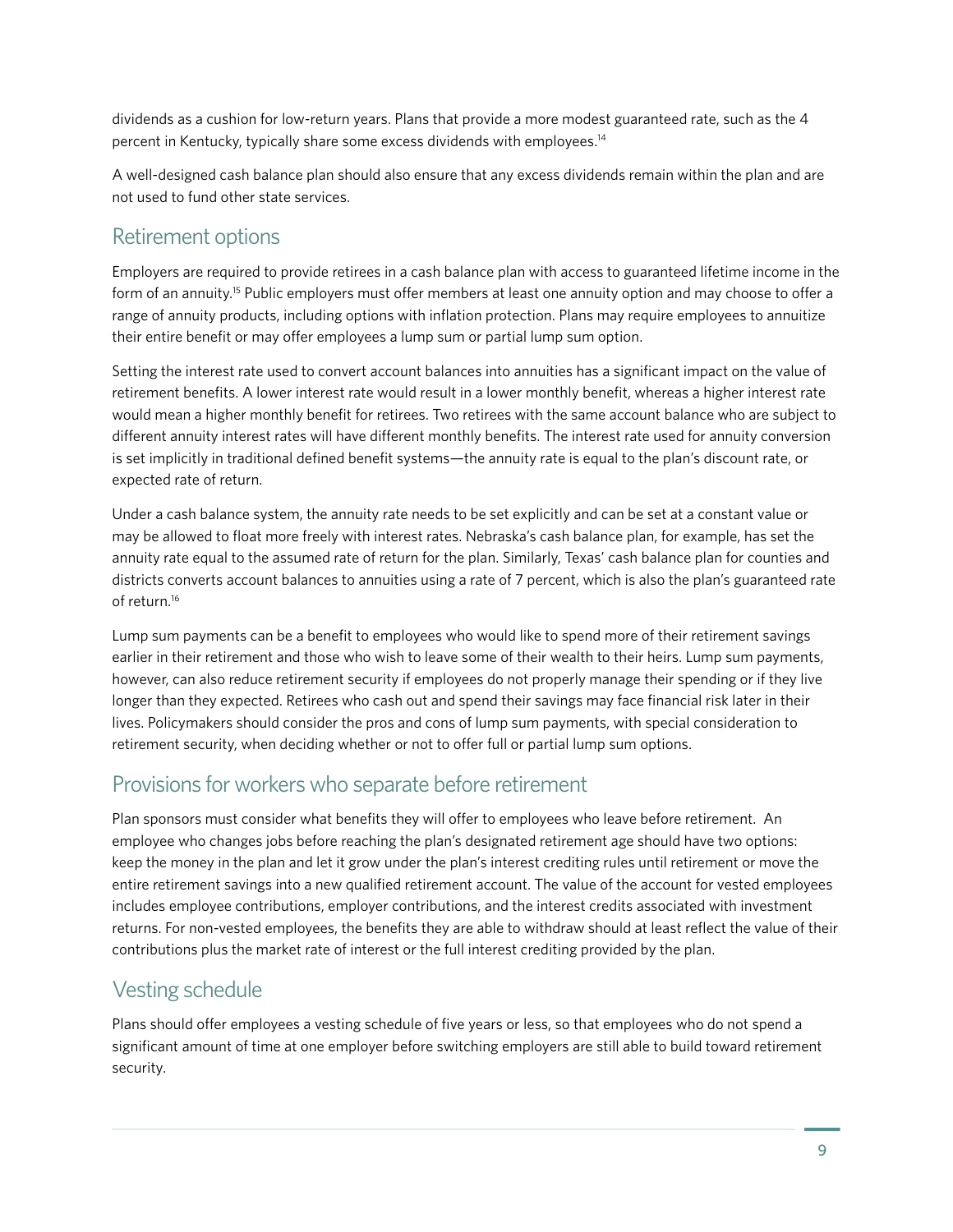Unlike the private sector, public sector retirement plans face no regulation on retirement plan vesting. In the private sector, defined benefit plans are restricted to offering a maximum vesting period of five to seven years, depending on the type of vesting formula that is being used.<sup>17</sup> Private sector cash balance plans, which were designed in part for a more mobile workforce, have an even shorter vesting period requirement of only three years. In contrast, many public sector defined benefit plans have vesting periods of 10 years or more. These long vesting periods can unfairly penalize workers—particularly when typical public sector employee careers are just 7.8 years<sup>18</sup>—and harm public employees' ability to build a secure retirement.

# Death and disability benefits

Plans should provide employees with adequate death and disability benefits. In many cases, it may be most appropriate to offer the death and disability benefits equal to the benefits provided under a state or locality's traditional defined benefit plan.

# Current cash balance plans

Three states, California, Nebraska, and Texas, currently offer some state and local public employees a cash balance plan as their primary retirement benefit.<sup>19</sup> Two other states, Kansas and Kentucky,<sup>20</sup> recently voted to adopt cash balance plans for future employees.<sup>21</sup> (See Table 2.) And several more states offer an optional retirement plan with cash balance characteristics, such as the money purchase plan in Montana.<sup>22</sup>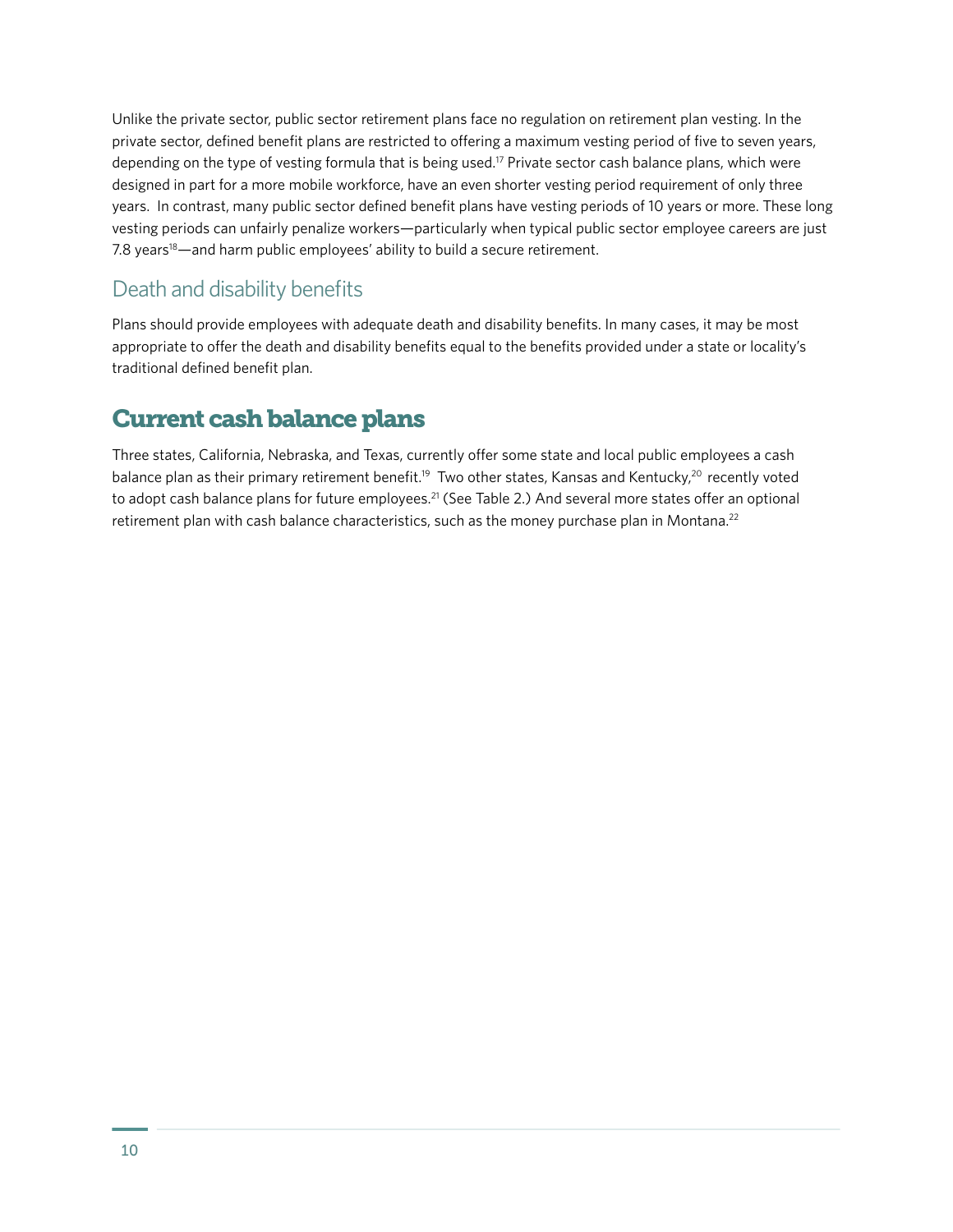# Table 2 Comparing Public Sector State and Local Cash Balance Plans

A selection of different design features of plans offered by 5 states

|                                                                                                      | <b>Employee</b><br>contribution                               | <b>Employer</b><br>contribution                                 | Guaranteed<br>return                                                                                 | <b>Dividends</b>                                                                                                                                   | <b>Vesting</b><br>schedule                             |
|------------------------------------------------------------------------------------------------------|---------------------------------------------------------------|-----------------------------------------------------------------|------------------------------------------------------------------------------------------------------|----------------------------------------------------------------------------------------------------------------------------------------------------|--------------------------------------------------------|
| <b>California (State Teachers'</b><br><b>Retirement Plan Cash</b><br><b>Balance Benefit Program)</b> | 4%                                                            | 4%                                                              | Based on the<br>average of 30-year<br>U.S. Treasury bonds                                            | Granted when<br>plan funding ratio<br>is more than 100<br>percent funded;<br>the exact rule<br>depends on 30-<br>year U.S. Treasury<br>bond rates. | Immediate                                              |
| Kansas (Tier 3 Cash<br><b>Balance Plan)</b>                                                          | 6%                                                            | 3 to 6%, based on<br>tenure                                     | 5.25%                                                                                                | Unclear                                                                                                                                            | 5 years                                                |
| <b>Kentucky (Kentucky</b><br><b>Retirement System)</b>                                               | 5% for regular<br>members, 8%<br>for public safety<br>members | 4% for regular<br>members, 7.5%<br>for public safety<br>members | 4%                                                                                                   | 75% of long-run<br>(five-year average)<br>returns above the<br>guarantee                                                                           | 5 years                                                |
| Nebraska (State<br><b>Employees Pension Plan</b><br>and County Employees<br><b>Pension Plan)</b>     | 4.5% for county<br>members, 4.8% for<br>state members         | 6.8% for county<br>members, 7.5% for<br>state members           | The greater of 5%<br>or the federal mid-<br>term rate plus 1.5%                                      | Granted depending<br>on the plan's<br>funding level and<br>board approval                                                                          | 3 years                                                |
| <b>Texas (Texas County and</b><br><b>District Retirement</b><br>System)                              | 4 to 7%,<br>depending on<br>employer election                 | Between 100<br>and 250% of<br>the member's<br>contribution      | 7%                                                                                                   | None provided                                                                                                                                      | 5, 8, or 10 years<br>depending on<br>employer election |
| <b>Texas (Texas Municipal</b><br><b>Retirement System)</b>                                           | 5 to 7%,<br>depending on<br>employer election                 | Between 100<br>and 200% of<br>the member's<br>contribution      | Member<br>contributions earn<br>5%; employer<br>contributions earn<br>the annual return on<br>assets | Granted upon<br>board approval                                                                                                                     | 5, 8, or 10 years<br>depending on<br>employer election |

Sources: 2013 Overview of the California State Teachers' Retirement System and Related Issues; Kansas Tier 3 Cash Balance Plan; Kentucky Legislature S.B. 2,<http://www.lrc.ky.gov/record/11rs/SB2.htm>; 2013 Annual Report Nebraska Public Employees Retirement System; Texas Municipal Retirement System Facts; Texas County and District Retirement System Guide to Member Benefits © 2014 The Pew Charitable Trusts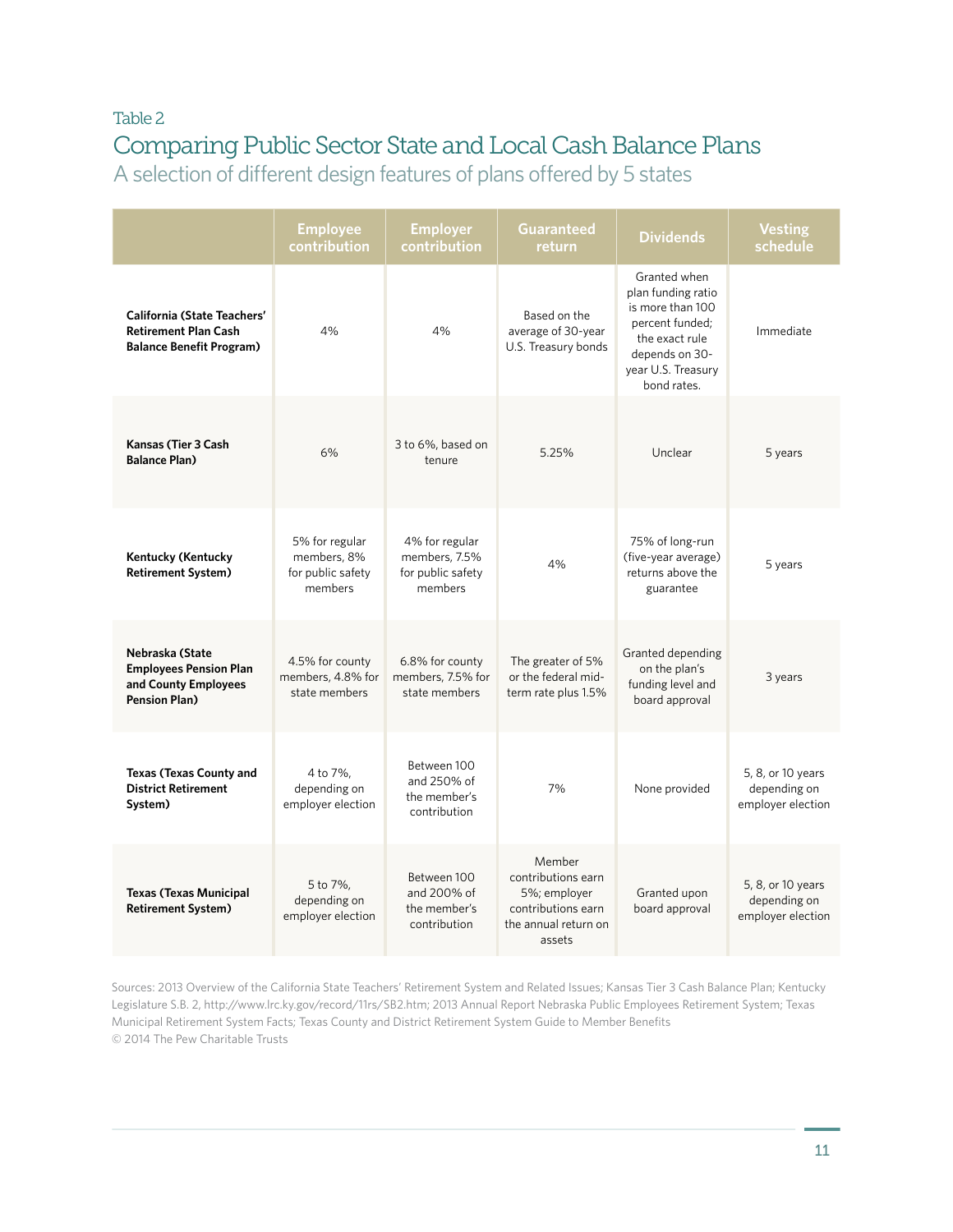Well-designed cash balance plans can provide workers with a secure retirement while also providing employers with increased cost certainty. As several states have shown, well-designed cash balance plans are affordable, sustainable, and secure.

### Existing plans

California, Nebraska, and Texas currently provide some public-sector employees with a cash balance plan as their primary retirement savings vehicle. Texas has two plans that offer cash balance benefits to workers in participating municipalities, counties, and districts.

The Texas Municipal Retirement System was started in 1947, and the Texas County and District Retirement System was created in 1967.<sup>23</sup> The county and district system provides cash balance benefits for public workers in 641 counties and districts throughout Texas.<sup>24</sup> Each county and district has flexibility in setting benefits: employers can set their own rules for employee and employer contribution amounts, retirement eligibility, and vesting schedule.

The Texas Municipal Retirement System administers cash balance plans for 849 cities. 25 Each city selects the employee contribution rate and the city's matching rate. These plans are currently paying benefits to a substantial number of retirees. As of 2012, there were 46,801 and 42,931 retirees receiving benefits from the Texas County and District Retirement System and the Texas Municipal Retirement System, respectively.<sup>26</sup>

In 2002, Nebraska became the third state to operate a cash balance plan to cover state and local workers. Nebraska previously offered state and local employees a defined contribution plan. As of 2013, the Nebraska plan was paying benefits to 1,260 retirees or beneficiaries.<sup>27</sup>

California's Cash Balance Benefit program provides benefits to parttime or temporary workers employed by school districts or community colleges.28 As of 2013, the plan had 33 contributing school districts and 33,888 participants.29

The Texas and Nebraska cash balance plans are relatively well-funded, though not 100 percent funded. As of 2012, the Texas County and District Retirement System was 88 percent funded, and the Texas Municipal Retirement System was 87 percent funded.<sup>30</sup> Similarly, the Nebraska state and county plans are 92 percent funded.<sup>31</sup> The California cash balance plan was 105 percent funded in 2011.<sup>32</sup>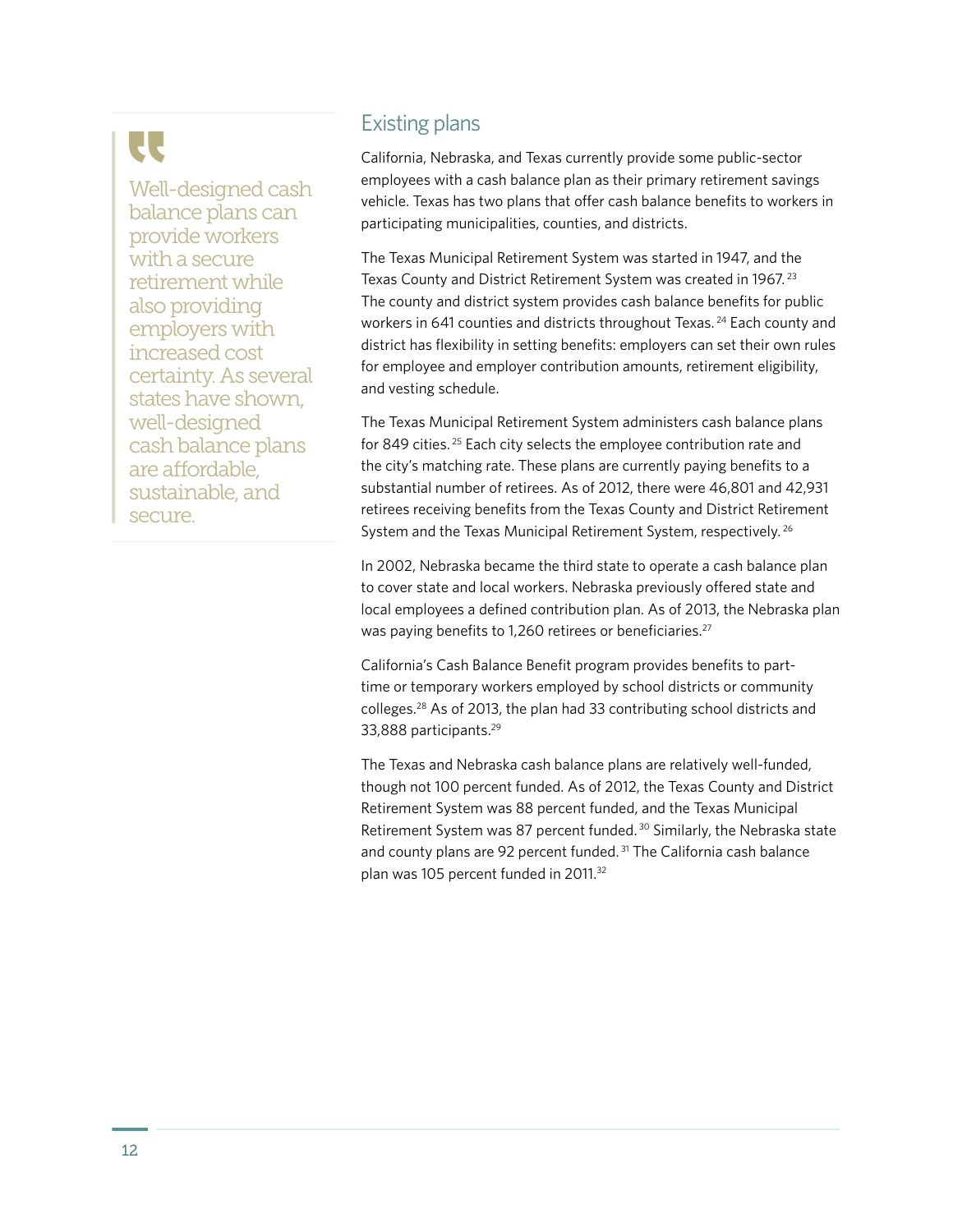#### New plans

Kansas and Kentucky recently passed legislation to adopt a cash balance plan as the primary retirement savings vehicle for some portion of their public workforce. While the two states chose the same basic plan structure, the plans vary in design specifics. Kansas provides a 5.25 percent annual interest credit and Kentucky provides a 4 percent guaranteed return. Under Kansas' plan, employee accounts may receive dividends in the future, but the law prohibits additional interest credits until all retirement plans are at least 80 percent funded.33 With Kentucky's plan, if the average annual return over the previous five years is greater than the 4 percent guarantee, workers get 75 percent of the excess.34

# **Conclusion**

All public employees deserve a secure retirement. While there are strengths and drawbacks to every retirement plan, a well-designed cash balance plan can help workers achieve a secure retirement while also providing employers with increased cost certainty. When crafting such a plan, policymakers must focus on setting an adequate level of employer and employee contributions, determining how to share investment uncertainty while providing retirement security between employees and employers, and how to offer benefits to employees who are retiring or leaving for a different job. As several states have shown, well-designed cash balance plans can be affordable, sustainable, and secure.

# Endnotes

- 1 Employees get notional or hypothetical accounts, which track how much has been saved for individual workers' retirements. Actual plan assets, however, are pooled and invested by the plan rather than being individually managed by workers.
- 2 National Association of State Retirement Administrators, Issue Brief: State Hybrid Retirement Plans, [http://www.nasra.org/files/](http://www.nasra.org/files/Issue) [Issue](http://www.nasra.org/files/Issue)%20Briefs[/NASRAHybridBrief.pdf](NASRAHybridBrief.pdf) .
- 3 Defined contribution plans can be designed with a guaranteed investment return. For example, the New York City Teacher's Tax-Deferred Annuity Program offers members the option of choosing to invest their funds in a fixed return fund which guarantees either a 7 percent of 8.25 percent rate of return.

 Teachers' Retirement System of the City of New York. "TDA Program Summary: Tax-Deferred Annuity Program." [https://www.trsnyc.org/](https://www.trsnyc.org/WebContent/tools/brochure/tdaBook.pdf) [WebContent/tools/brochure/tdaBook.pdf](https://www.trsnyc.org/WebContent/tools/brochure/tdaBook.pdf).

- 4 U.S. Census Bureau, "Expectation of Life at Birth by Race and Sex: 1900 to 2001," <http://www.census.gov/statab/hist/HS-16.pdf>; U.S. Census Bureau, "Expectation of Life at Birth, 1970 to 2007, and Projections, 2010 to 2020," [http://www.census.gov/compendia/](http://www.census.gov/compendia/statab/2011/tables/11s0103.pdf) [statab/2011/tables/11s0103.pdf](http://www.census.gov/compendia/statab/2011/tables/11s0103.pdf).
- 5 The Pew Charitable Trusts and the Laura and John Arnold Foundation, "Illinois Needs to Pass Public Pension Reform" (July 2013), [http://](http://www.pewstates.org/uploadedFiles/PCS_Assets/2013/Illinois%20Needs%20Pension%20Reform.pdf) [www.pewstates.org/uploadedFiles/PCS\\_Assets/2013/Illinois%20Needs%20Pension%20Reform.pdf.](http://www.pewstates.org/uploadedFiles/PCS_Assets/2013/Illinois%20Needs%20Pension%20Reform.pdf)

 Kentucky is another example of the effect that inaccurate assumptions can have on a state's unfunded pension liability. The unfunded liability for one of the state's retirement plans increased by about \$5.5 billion between 2006 and 2011. Approximately \$2 billion of the shortfall was due to incorrect state assumptions about salary growth, life expectancy, and investment returns, according to Pew's issue brief, "Kentucky's Pension Challenges," [http://www.pewstates.org/research/analysis/kentuckys-pension-challenges-85899414502.](http://www.pewstates.org/research/analysis/kentuckys-pension-challenges-85899414502)

- 6 The Pew Charitable Trusts, "The trillion dollar gap: Underfunded state retirement systems and the roads to reform." [http://www.](http://www.pewstates.org/uploadedFiles/PCS_Assets/2010/Trillion_Dollar_Gap_Underfunded_State_Retirement_Systems_and_the_Roads_to_Reform.pdf) [pewstates.org/uploadedFiles/PCS\\_Assets/2010/Trillion\\_Dollar\\_Gap\\_Underfunded\\_State\\_Retirement\\_Systems\\_and\\_the\\_Roads\\_to\\_](http://www.pewstates.org/uploadedFiles/PCS_Assets/2010/Trillion_Dollar_Gap_Underfunded_State_Retirement_Systems_and_the_Roads_to_Reform.pdf) [Reform.pdf.](http://www.pewstates.org/uploadedFiles/PCS_Assets/2010/Trillion_Dollar_Gap_Underfunded_State_Retirement_Systems_and_the_Roads_to_Reform.pdf)
- 7 Richard W. Johnson, Matthew M. Chingos, and Grover J. Whitehurst, "Are Public Pensions Keeping Up With the Times?" Brown Center on Education Policy at Brookings (June 2013), [http://www.brookings.edu/~/media/research/files/reports/2013/06/12%20public%20](http://www.brookings.edu/~/media/research/files/reports/2013/06/12%20public%20pensions%20johnson%20chingos%20whitehurst/12%20public%20pensions%20johnson%20chingos%20whitehurst.pdf) [pensions%20johnson%20chingos%20whitehurst/12%20public%20pensions%20johnson%20chingos%20whitehurst.pdf](http://www.brookings.edu/~/media/research/files/reports/2013/06/12%20public%20pensions%20johnson%20chingos%20whitehurst/12%20public%20pensions%20johnson%20chingos%20whitehurst.pdf).
- 8 Kentucky Retirement Systems, "Member Handbook," [https://kyret.ky.gov/Handbooks/2012\\_KRS\\_Member\\_Handbook.pdf.](https://kyret.ky.gov/Handbooks/2012_KRS_Member_Handbook.pdf)
- 9 Nebraska's cash balance plan targets an investment return of 7.75 percent; the plan's average annual return since it was created in 2002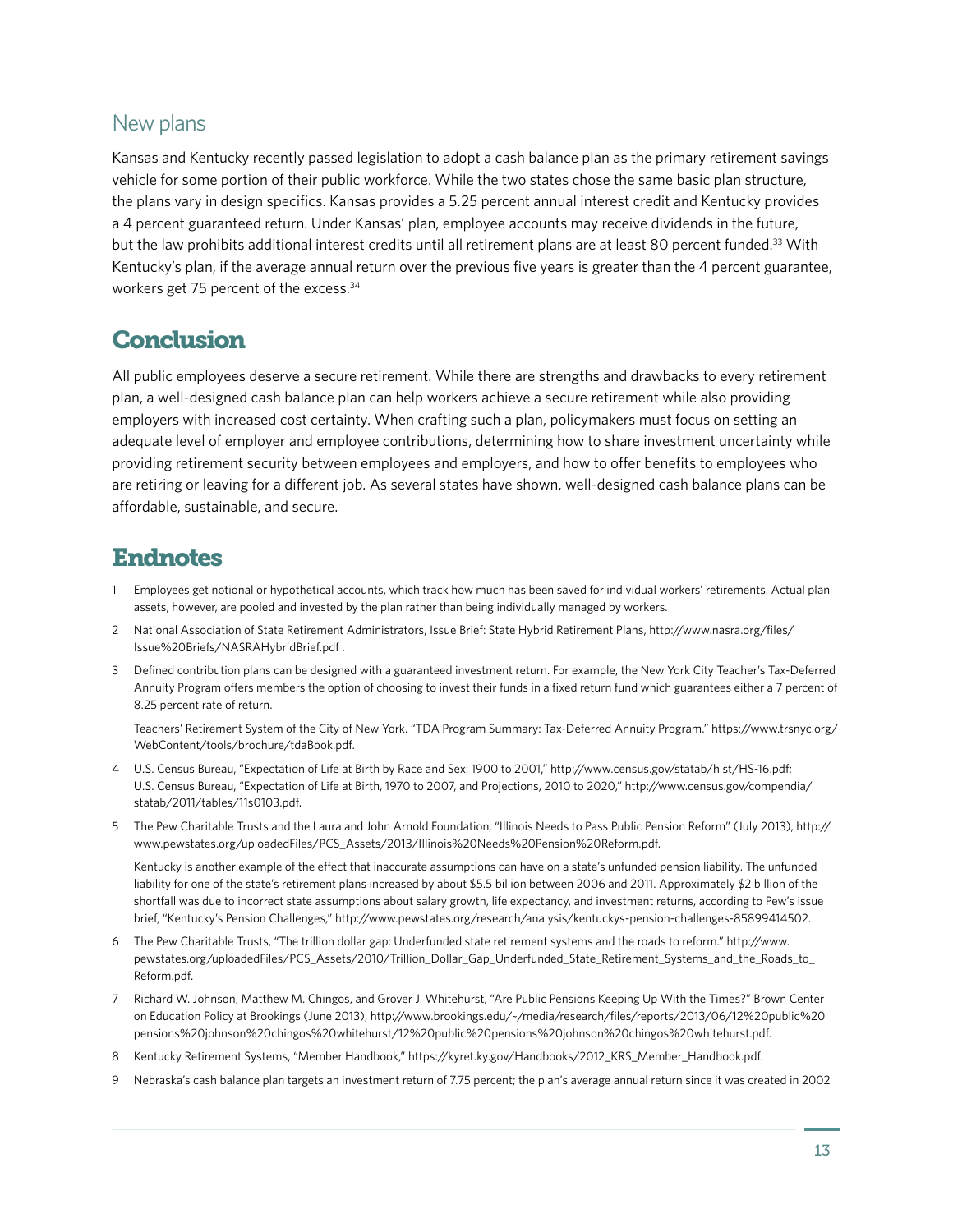is 7.2 percent. Similarly, the Texas County and District Retirement System has targeted returns of 8 percent which plan's ten year return of 7.2 percent comes close to meeting and the plan's thirty year return of 9.2 percent exceeds

 Nebraska Public Employees Retirement Systems, "Nebraska Public Employees Retirement System Investment Report for the Plan Year Ending December 31, 2013." [http://npers.ne.gov/SelfService/public/howto/handbooks/InvestmentReport.pdf;](http://npers.ne.gov/SelfService/public/howto/handbooks/InvestmentReport.pdf) Nebraska Public Employees Retirement Systems, "2013 State Employees' Retirement System Cash Balance Benefit Fund Actuarial Valuation Results." <http://npers.ne.gov/SelfService/public/howto/publications/ActuarialReports/ActuaryState2013.pdf>; Texas County & District Retirement System, "2012 Comprehensive Annual Financial Report for the Year Ended December 31, 2012," [https://www.tcdrs.org/TCDRS%20](https://www.tcdrs.org/TCDRS%20Publications/2012CAFR.pdf) [Publications/2012CAFR.pdf](https://www.tcdrs.org/TCDRS%20Publications/2012CAFR.pdf).

- 10 National Association of State Retirement Administrators, Issue Brief: State Hybrid Retirement Plans, [http://www.nasra.org/files/](http://www.nasra.org/files/Issue) [Issue](http://www.nasra.org/files/Issue)%20Briefs[/NASRAHybridBrief.pdf](NASRAHybridBrief.pdf); Louisiana House Bill No. 61, [http://votesmart.org/static/billtext/40204.pdf.](http://votesmart.org/static/billtext/40204.pdf)
- 11 John Karl Scholz and Ananth Seshadri, "What Replacement Rates Should Households Use?" [http://www.mrrc.isr.umich.edu/publications/](http://www.mrrc.isr.umich.edu/publications/papers/pdf/wp214.pdf) [papers/pdf/wp214.pdf;](http://www.mrrc.isr.umich.edu/publications/papers/pdf/wp214.pdf) Bruce A. Palmer, "GSU/Aon Retire Project Report," Georgia State University (2008), [http://rmictr.gsu.edu/](http://rmictr.gsu.edu/Papers/RR08-1.pdf) [Papers/RR08-1.pdf.](http://rmictr.gsu.edu/Papers/RR08-1.pdf)
- 12 Roderick Crane, Michael Heller and Paul J. Yakoboski, "Best-Practice Benchmarks for Public-Sector Core Defined Benefit Plan," TIAA-CREF Institute (2008), [http://www.tiaa-crefinstitute.org/institute/research/trends\\_issues/ti\\_bestpractice\\_0708.html;](http://www.tiaa-crefinstitute.org/institute/research/trends_issues/ti_bestpractice_0708.html) Bruce A. Palmer, "GSU/Aon Retire Project Report," Georgia State University (2008), [http://rmictr.gsu.edu/Papers/RR08-1.pdf.](http://rmictr.gsu.edu/Papers/RR08-1.pdf)
- 13 Montgomery County Employee Retirement Plans, "Summary Plan Description" (January 2013),[http://www.montgomerycountymd.gov/](http://www.montgomerycountymd.gov/mcerp/Resources/Files/GRIP%20SPD%20-%2001-2013.pdf) [mcerp/Resources/Files/GRIP%20SPD%20-%2001-2013.pdf.](http://www.montgomerycountymd.gov/mcerp/Resources/Files/GRIP%20SPD%20-%2001-2013.pdf)
- 14 Montgomery County Employee Retirement Plans, "Summary Plan Description" (January 2013), [http://www.montgomerycountymd.gov/](http://www.montgomerycountymd.gov/mcerp/Resources/Files/GRIP%20SPD%20-%2001-2013.pdf) [mcerp/Resources/Files/GRIP%20SPD%20-%2001-2013.pdf](http://www.montgomerycountymd.gov/mcerp/Resources/Files/GRIP%20SPD%20-%2001-2013.pdf); Kentucky Legislature, SB2, [http://www.lrc.ky.gov/record/13rs/SB2.htm.](http://www.lrc.ky.gov/record/13rs/SB2.htm)
- 15 Internal Revenue Service. "Overview of Hybrid Plans (Cash Balance and Pension Equity Plans)." [http://www.irs.gov/pub/irs-tege/2013cpe\\_hybrid\\_plans.pdf.](http://www.irs.gov/pub/irs-tege/2013cpe_hybrid_plans.pdf)
- 16 Amy Bishop, deputy director, Texas County and District Retirement System, email to the Pew Charitable Trusts, December 17, 2013.
- 17 Private sector defined benefit plans are restricted to offering a maximum vesting period of seven year for graduated vesting and five years for cliff vesting. U.S. Department of Labor, "What You Should Know About Your Retirement Plan," [http://www.dol.gov/ebsa/publications/](http://www.dol.gov/ebsa/publications/wyskapr.html) [wyskapr.html](http://www.dol.gov/ebsa/publications/wyskapr.html).
- 18 Bureau of Labor Statistics, "Employee Tenure in 2012," [http://www.bls.gov/opub/ted/2012/ted\\_20120920.htm](http://www.bls.gov/opub/ted/2012/ted_20120920.htm).
- 19 Ron Snell, "National Conference of State Legislatures; Checklist of State Defined Benefit, Defined Contribution and Hybrid Plans for State Employees and Teachers,"[http://www.ncsl.org/issues-research/labor/checklist-of-db-dc-hybrid-plans.aspx.](http://www.ncsl.org/issues-research/labor/checklist-of-db-dc-hybrid-plans.aspx)
- 20 In 2012, Louisiana passed legislation to implement a cash balance for new employees. However, the state Supreme Court ruled that the plan needed a supermajority to pass. As the legislation passed with only a majority, the plan was ruled unconstitutional by the state's Supreme Court and will not go into effect.
- 21 Ron Snell, "Pension and Retirement Plan Enactments in 2012 State Legislatures," National Conference of State Legislatures (2013), <http://www.ncsl.org/issues-research/labor/2012-enacted-state-pension-legislation.aspx>.
- 22 The money purchase benefit offers an annuity based on employer and employee contributions and a fixed annual interest rate. Retirees in the Montana Public Employee Retirement system receive a pension benefit under either the traditional defined benefit rules or under the money purchase plan, whichever is higher. The money purchase benefit often provides a better retirement benefit to workers who retire after a long period of inactive service.

Information found at The Pew Charitable Trusts' "Montana's Pension Challenges," [http://www.pewstates.org/uploadedFiles/PCS\\_](http://www.pewstates.org/uploadedFiles/PCS_Assets/2013/Montana%20Pension%20Challenges.pdf) [Assets/2013/Montana%20Pension%20Challenges.pdf](http://www.pewstates.org/uploadedFiles/PCS_Assets/2013/Montana%20Pension%20Challenges.pdf).

- 23 Texas Municipal Retirement System, "Employment with TMRS," <http://www.tmrs.com>; Texas County & District Retirement System, "About Us," [https://www.tcdrs.org/AboutUs/Pages/AboutUs.aspx.](https://www.tcdrs.org/AboutUs/Pages/AboutUs.aspx)
- 24 Texas County & District Retirement System, "2012 Comprehensive Annual Financial Report for the Year Ended December 31, 2012," [https://www.tcdrs.org/TCDRS%20Publications/2012CAFR.pdf.](https://www.tcdrs.org/TCDRS%20Publications/2012CAFR.pdf)
- 25 Texas Municipal Retirement System, "2012 Comprehensive Annual Financial Report," [http://www.tmrs.com/down/pubs/CAFR\\_2012/](http://www.tmrs.com/down/pubs/CAFR_2012/CAFR_2012_complete.pdf) [CAFR\\_2012\\_complete.pdf](http://www.tmrs.com/down/pubs/CAFR_2012/CAFR_2012_complete.pdf).
- 26 Texas County & District Retirement System, "2012 Comprehensive Annual Financial Report," [http://www.tmrs.com/down/pubs/](http://www.tmrs.com/down/pubs/CAFR_2012/CAFR_2012_complete.pdf) [CAFR\\_2012/CAFR\\_2012\\_complete.pdf](http://www.tmrs.com/down/pubs/CAFR_2012/CAFR_2012_complete.pdf) pdf; Texas County & District Retirement System, "2012 Comprehensive Annual Financial Report," <https://www.tcdrs.org/TCDRS>%20Publications/2012CAFR.